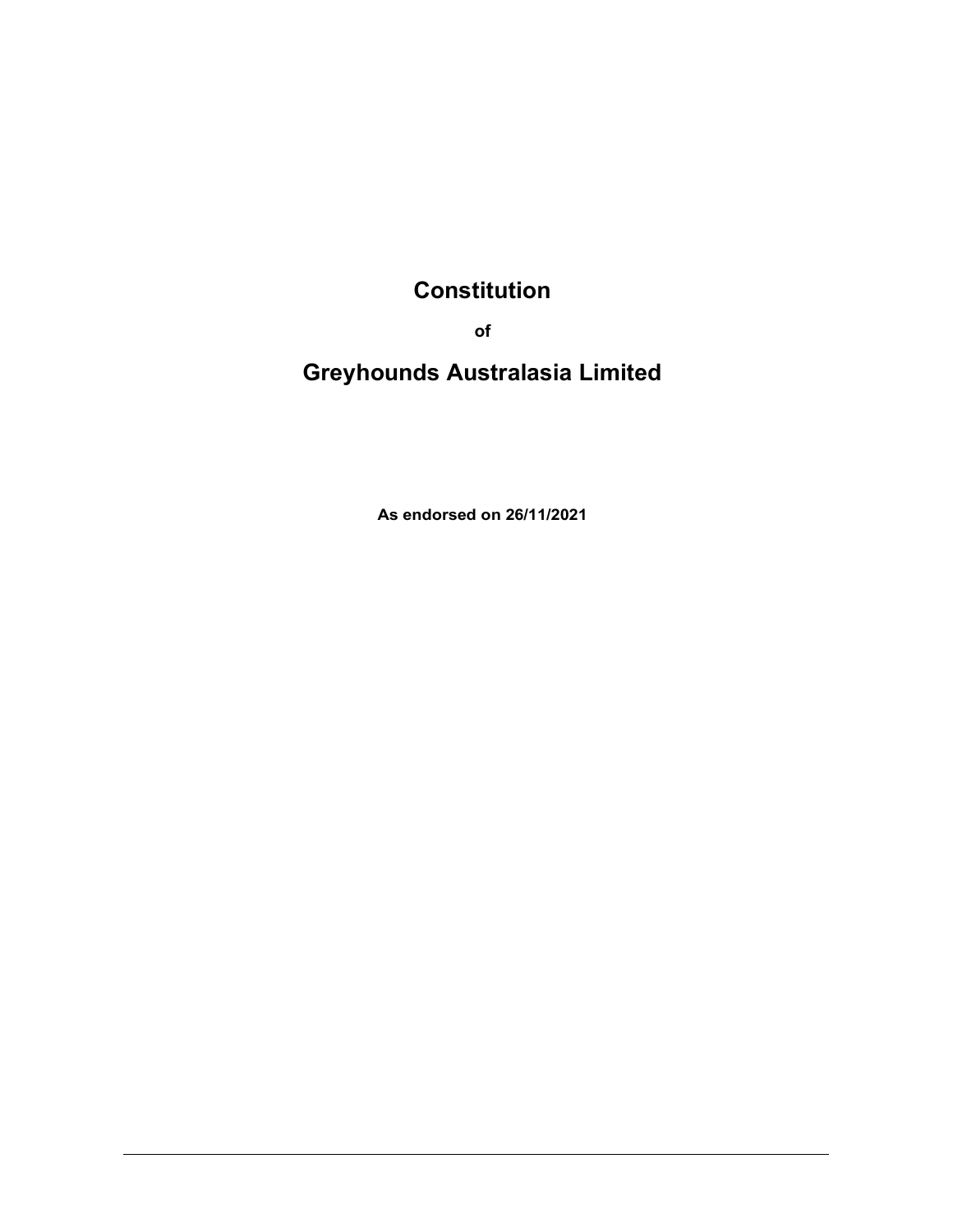# Corporations Act 2001

Company Limited by Guarantee

# Greyhounds Australasia Limited

# 1. Name

The name of the Company is Greyhounds Australasia Limited.

# 2. Interpretation

In these rules, unless the context otherwise requires:

- 2.1 headings do not affect interpretation;
- 2.2 singular includes plural and plural includes singular;
- 2.3 words of one gender include any gender;
- 2.4 reference to legislation includes any amendment to it, any legislation substituted for it, and any subordinate legislation made under it;
- 2.5 reference to a person includes a corporation, joint venture, Company, government body, firm and any other entity.

# 3. Definitions

In these rules:

Act means the Corporations Act 2001;

Benefit means a benefit provided by the Company to a Member;

Board means the managing board of Directors of the Company;

Board Member means any of the persons described in clause 13.1;

Chairman means the person appointed to perform the duties of chairman for the Board;

Chief Executive Officer means any person appointed to perform the duties of chief executive officer of the Company;

Company means Greyhounds Australasia Limited;

Compulsive Resolutions are those passed by the Board as Compulsive Resolutions due to their acknowledged National Importance.

Defined Members' Majority means at least fifty one percent (51%) of the Member Votes;

Defined Directors' Majority means at least fifty one percent (51%) of the Director Votes capable of being thrown by Directors present at a meeting;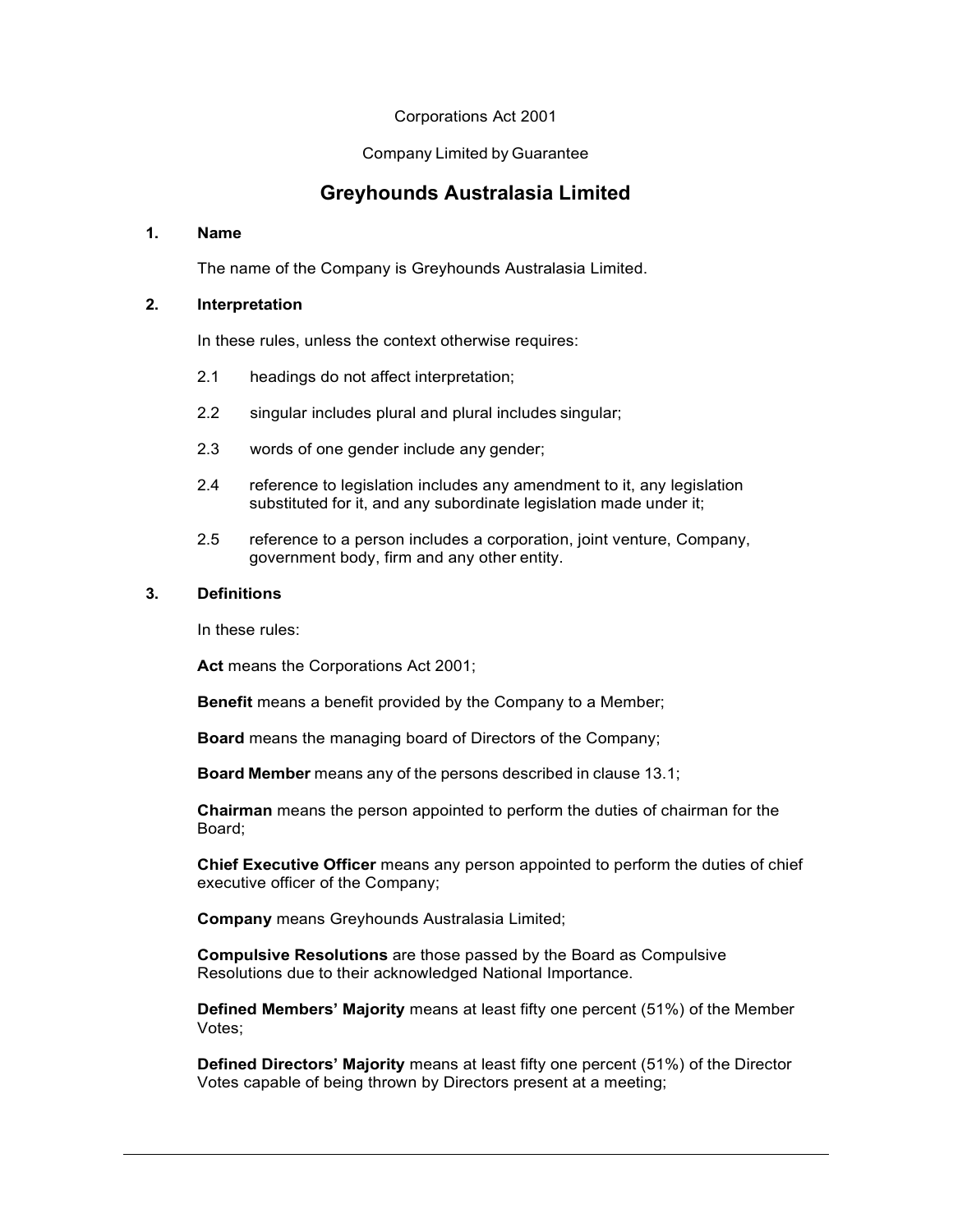**Director** means a director for the time being of the Company;

Director Votes means the number of votes allocated to the Directors in accordance with clause 13.10.3;

Eligible Members means, subject to Clause 10, any body who is a Company, board, club or commission or any similar body authorised by Statute to control or regulate greyhound racing, in the States and Territories of Australia and New Zealand;

General Meeting means a general meeting of Members of the Company convened in accordance with these rules;

Industry means the controlling bodies, clubs, trainers, owners and public who participate in greyhound racing;

Initial Subscription means the amount payable by an Eligible Member determined by the Board and payable by that Eligible Member when applying for membership in accordance with clause 9;

Levy means the amount payable by the Members determined by the Board and payable as required by the Board

Member means a member of the Company;

Member Votes means the votes allocated to the members depending on their category of membership detailed in clauses 10.2 and 11;

Month means a calendar month;

National Importance is acknowledged according to one or more of the following criteria:

- Aiding in the establishment of consistency, certainty and confidence for Australasian greyhound industry participants;
- Encouraging uniformity with the greyhound racing product;
- Would be detrimental to the interests of greyhound racing if not adopted;
- Is an industry imperative;
- Supports national integrity of the greyhound product;
- Supports the future sustainability of greyhound racing nationally;

**Officer** has the meaning given by the Act;

Ordinary Resolution means a resolution passed by a Defined Members Majority at a General Meeting;

Proxy means a person appointed in accordance with rule 14.7.3;

Public Officer means a natural person appointed as public officer;

Seal means the common seal from time to time of the Company;

Secretary means the person appointed to perform the duties of secretary for the Board in accordance with clause 13.4;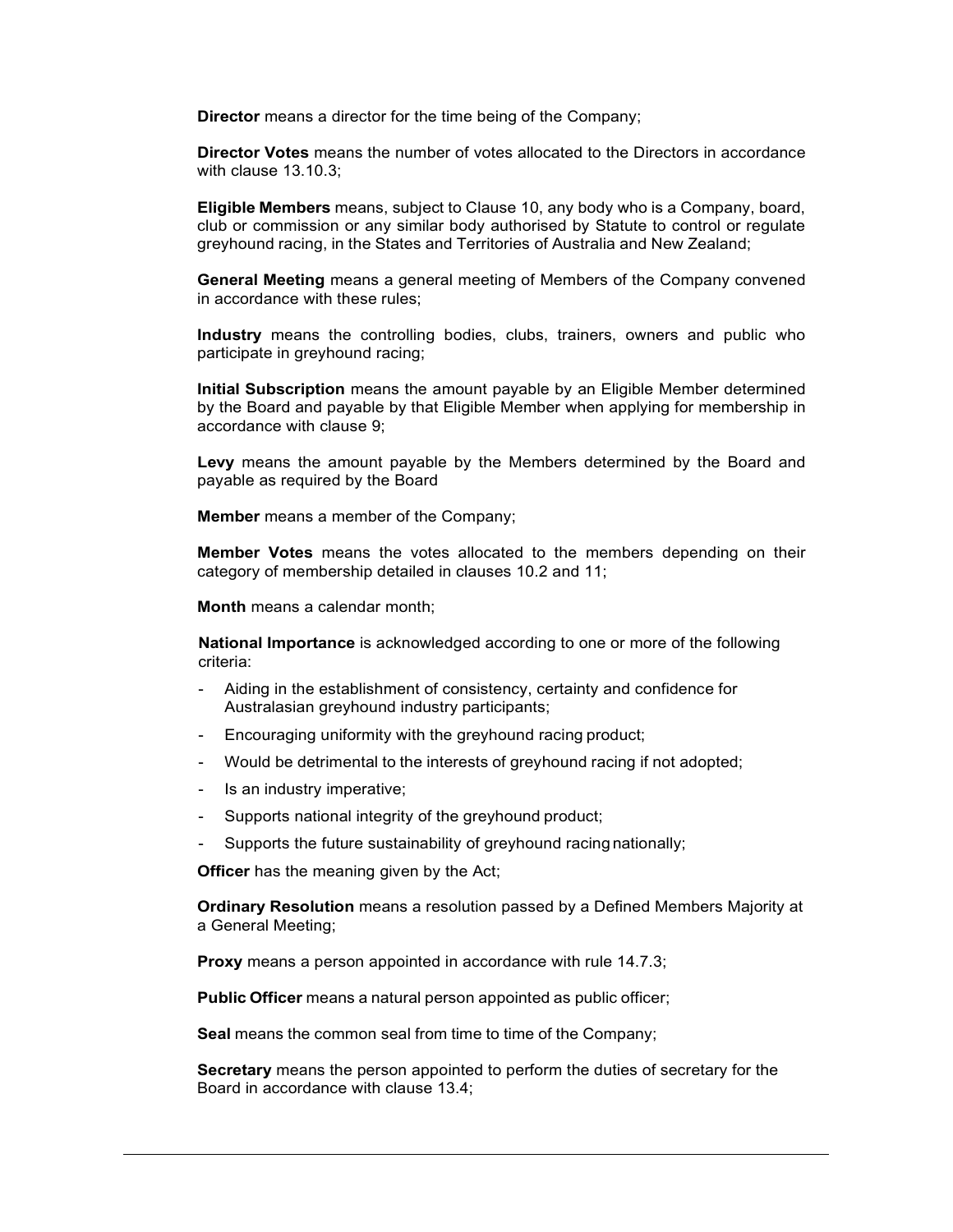States means for the purposes of the categories of membership the states and territories of Australia and also includes the country of New Zealand; and

Year means a calendar year.

#### 4. Objects or Purposes of the Company

The objects of the Company are :-

- 4.1 to provide an efficient forum to facilitate a uniform, responsive and binding decision making process that maximises returns to the Industry and ensures the integrity and fair conduct of greyhound racing throughout Australia and New Zealand;
- 4.2 subject to the provisions of this Constitution to assume the assets, liabilities, roles, duties and functions of the Australian and New Zealand Greyhound Racing Association.

#### 5. Liability

The liability of the Members is limited. Every Member of the Company undertakes to contribute such amount as may be required not exceeding \$100.00 to the assets of the Company if the Company is wound up during the time it is a Member or within one year afterwards for:-

- 5.1 payment of the debts and liabilities of the Company contracted before the time he ceased to be a Member;
- 5.2 the costs, charges and expenses of winding up the Company; and
- 5.3 the adjustment of the rights of the Members among themselves.

#### 6. Income and Property

The Company's income and property is to be applied solely towards the promotion of the Company's objects as set out in this Constitution. No part of the Company's income and property may be paid or transferred directly or indirectly by way of dividend, bonus or otherwise by way of profit to the Members of the Company. However, this clause does not prevent:-

- 6.1 the payment in good faith of remuneration to any employee of the Company or to any Member or employee of a Member or other person in return for any services actually rendered to the Company;
- 6.2 the payment to a Director of out-of-pocket expenses incurred in carrying out the duties of a Director where the payments do not exceed an amount previously approved by the Board;
- 6.3 the payment to a Member of the Board or employee of a Member for any service rendered to the Company in a professional or technical capacity where:-
	- 6.3.1 the provisions of that service has the prior approval of the Board; and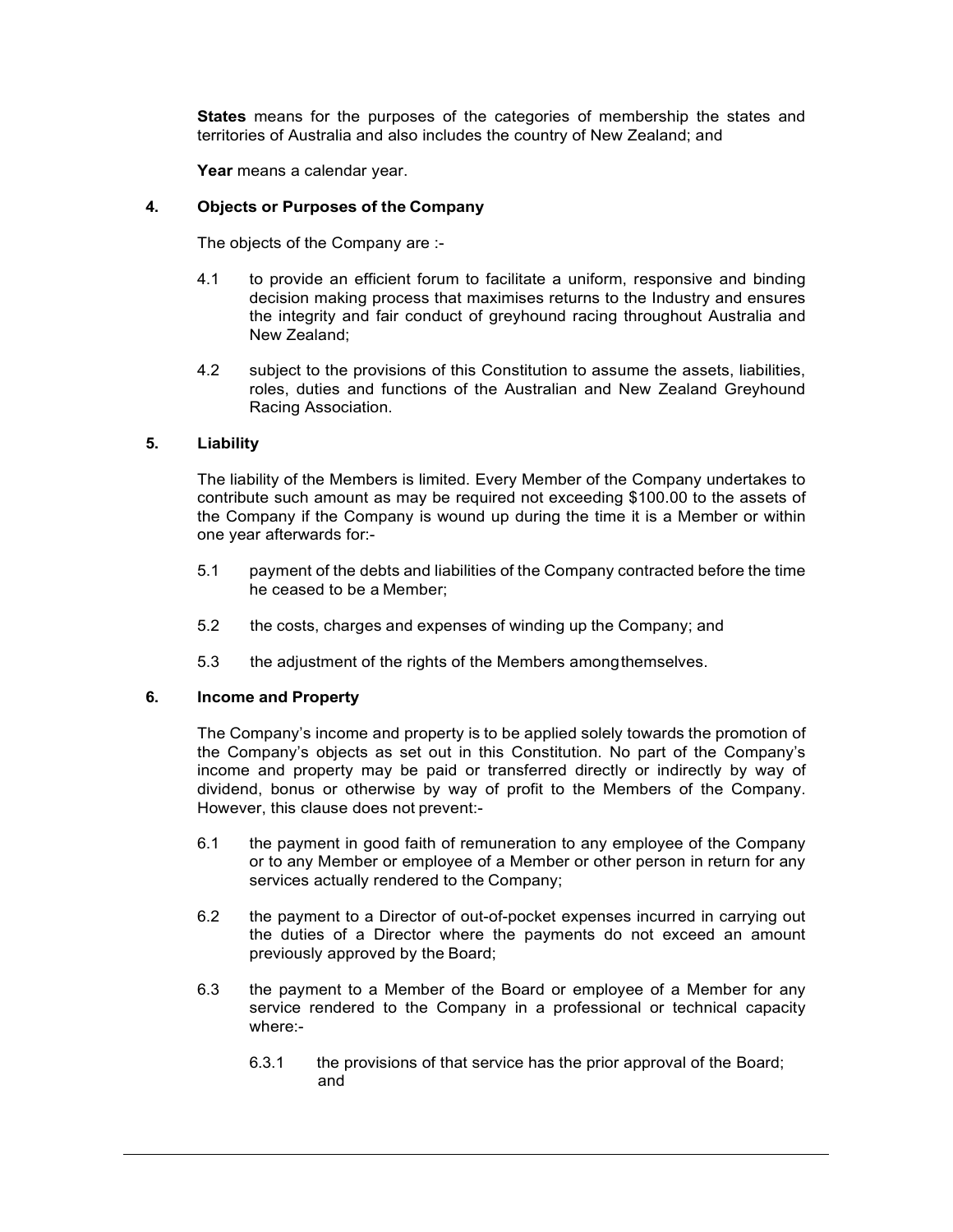- 6.3.2 the amount payable is approved by a resolution of the Board and is on reasonable commercial terms;
- 6.4 the payment to a Director as an employee of the Company where the terms of employment have been approved by a resolution of the Board;
- 6.5 the payment to Members of reasonable market rent for premises leased by the Company from any Member.

# 7. Winding Up

- 7.1 The Company may be wound up in the manner provided for in the Act.
- 7.2 If after the winding up of the Company there remain surplus assets such surplus assets shall be distributed to the Members in proportion to their voting entitlement depending on their category of membership.

# 8. Application of Corporations Act

Unless the contrary intention appears in this Constitution:-

- 8.1 an expression in this Constitution has the same meaning as in that part of the Corporations Act which deals with the same matter as this Constitution;
- 8.2 an expression which is given general meaning by the Corporations Act has the same meaning in this Constitution;
- 8.3 the replaceable rules set out in the Corporations Act do not apply.

# 9. Membership

- 9.1 Any Eligible Member may apply to become a Member of the Company.
- 9.2 The Board may admit as a Member of the Company any body which:-
	- 9.2.1 consents in writing to being a Member;
	- 9.2.2 tenders the appropriate Initial Subscription; and
	- 9.2.3 is an Eligible Member.
- 9.3 An application for membership must be:-
	- 9.3.1 in writing in a form approved by the Board; and
	- 9.3.2 accompanied by the Initial Subscription.
- 9.4 The Board may from time to time at its discretion impose a Levy or Levies on the Members.
- 9.5 The Board may suspend the membership of any Member who fails to pay the amount of any Levy.
- 9.6 If the Member fails to pay the amount of the Levy within 30 days of the Levy being imposed, the Board may immediately cancel the Member's membership of the Company.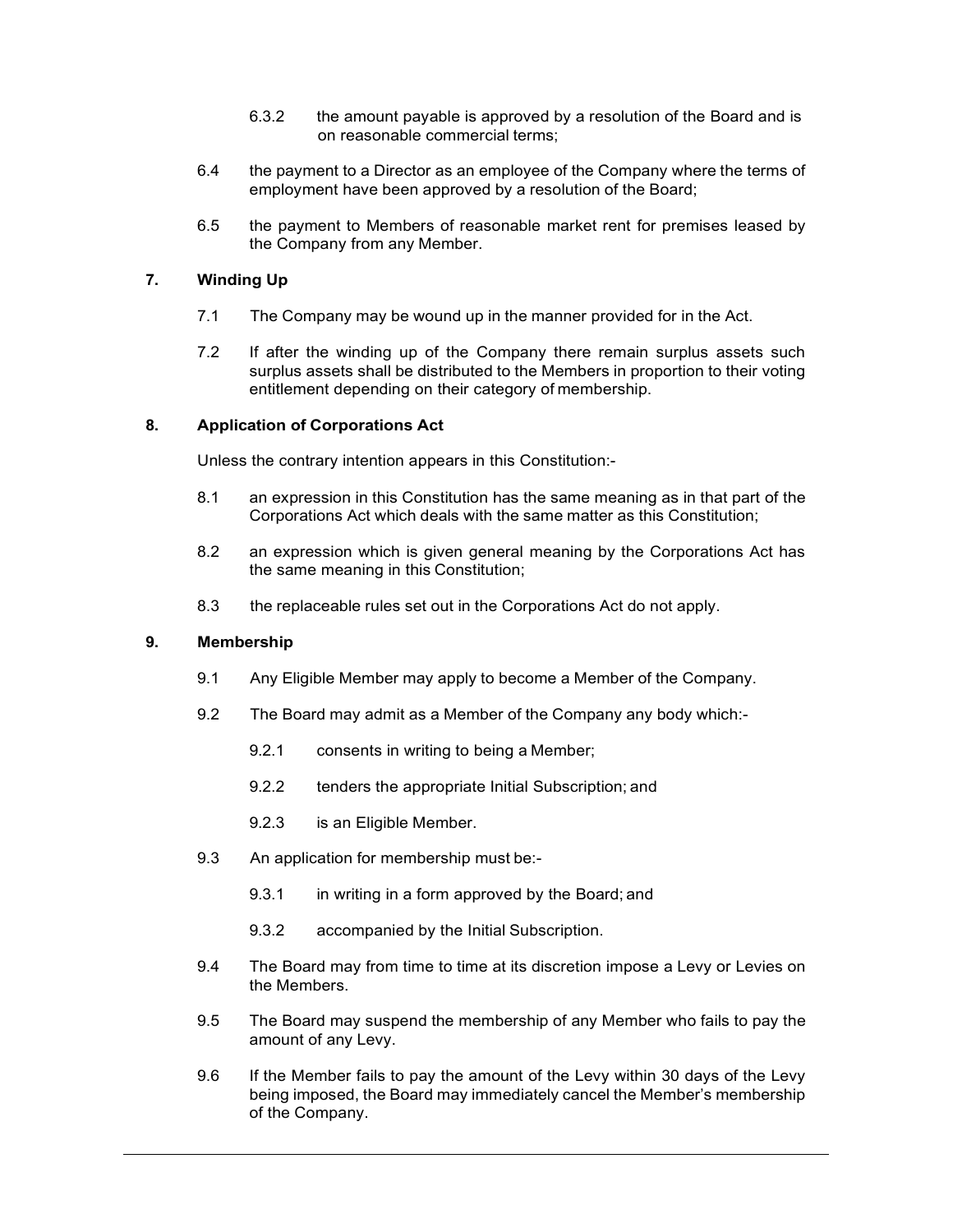# 9.7 Resignations

- 9.7.1 A Member may resign from membership of the Company by giving written notice in a form approved by the Board to the Secretary of the Company. Any Member so resigning shall be liable for any outstanding Subscription fees and/or levies which may be recovered as a debt due to the Company.
- 9.7.2 If a Member ceases to be an Eligible Member the Member must resign from membership of the Company in accordance with 9.7.1.
- 9.7.3 If a Member ceases to be an Eligible Member and fails to resign within fourteen days of ceasing to be an Eligible Member in accordance with clause 9.7.2 the Board may immediately cancel that Member's membership.

# 9.8 Cessation of Membership

- 9.8.1 Subject to giving a Member an opportunity to be heard or to make a written submission, the Board may resolve to expel, suspend, censure or impose such lesser sanction as the Board sees fit to a Member on the following grounds:
	- (a) upon a charge of misconduct detrimental to the interests of the Company;
	- (b) should a member wilfully refuse or neglect to comply with the Constitution of the Company or with a resolution or resolutions of the Board which are passed as Compulsive Resolutions ; or
	- (c) should a member, or the government of the State or Territory in which the member is based, enter into an agreement, arrangement or contract that, in the reasonable opinion of the Board is likely to have a material adverse affect on the integrity or fair conduct of greyhound racing in any part of Australia or New Zealand.
- 9.8.2 Particulars of the action proposed under 9.8.1 must be communicated to the Member at least two weeks before the meeting of the Board at which the matter will be determined.
- 9.8.3 At least 24 hours before the time of the Board meeting at which the resolution is to be considered by the Board as to a Members censure, suspension or expulsion, that Member may by notice in writing lodged with the Secretary elect to have the question dealt with by the Company in General Meeting and in that event a special General Meeting of the Company shall be called for the purpose and if at the meeting a resolution is passed the Member concerned shall be censured, suspended or expelled.
- 9.8.4 A resolution to censure, suspend or expel a Member must be passed by all bar one Director excluding the Director representing the Member subject to censure, suspension or expulsion.

#### 9.9 Register of Members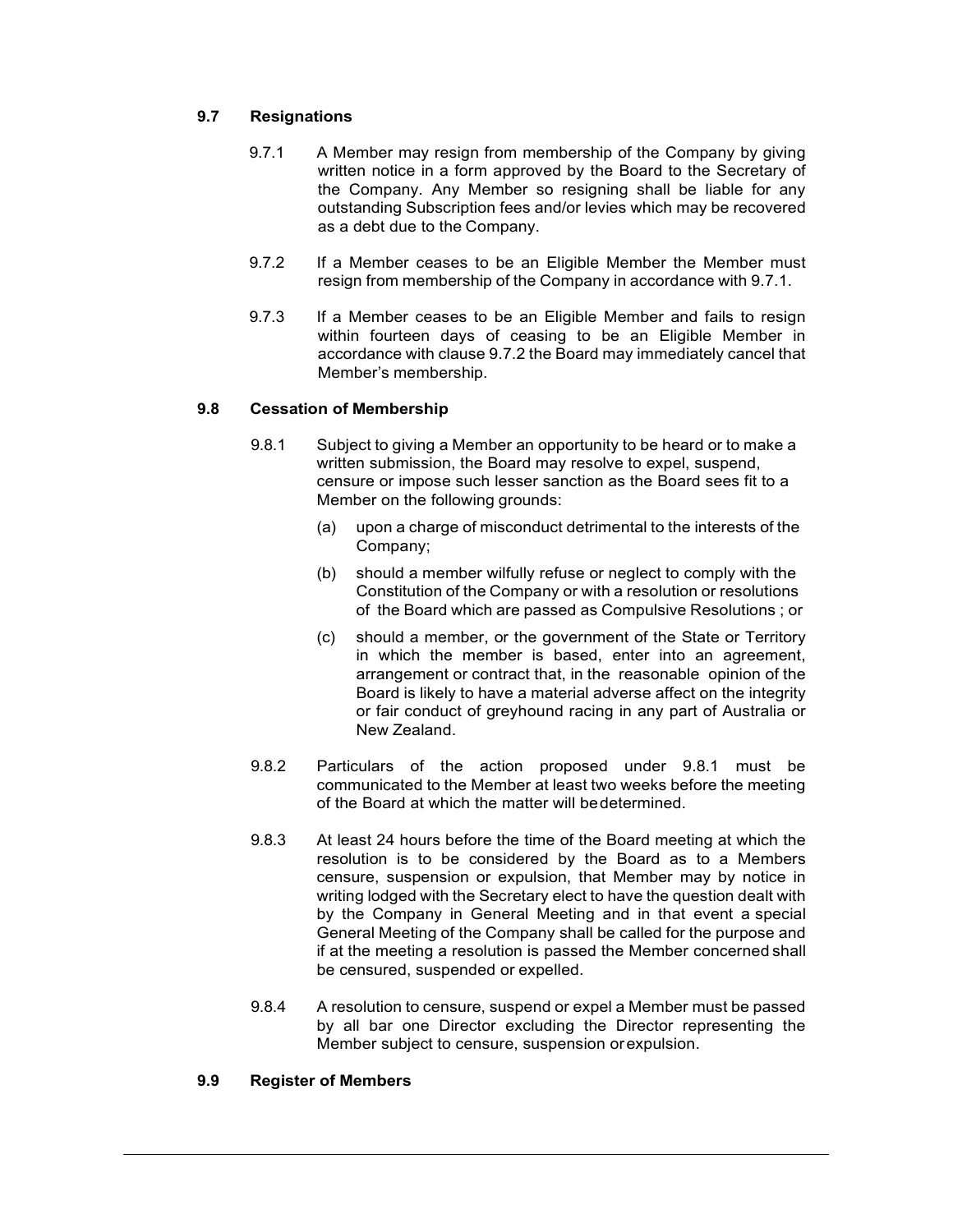- 9.9.1 A register of Members must be kept and contain:
	- (a) the name, address, facsimile number (if any) and email address (if any) of each Member;
	- (b) the date on which each Member was admitted to the Company and their category of membership; and
	- (c) if applicable, the date of, and reason(s) for, termination of membership.

#### 10. Categories of Membership

- 10.1 The membership of the Company shall consist of the following categories for which the membership qualifications are set out as follows:-
	- 10.1.1 "New South Wales Members" being any Eligible Member who has its registered office, principal place of business or residence located in the state of New South Wales;
	- 10.1.2 "South Australian Members" being any Eligible Member who has its registered office, principal place of business or residence located in the state of South Australia;
	- 10.1.3 "Queensland Members" being any Eligible Member who has its registered office, principal place of business or residence located in the state of Queensland;
	- 10.1.4 "Victorian Members" being any Eligible Member who has its registered office, principal place of business or residence located in the state of Victoria;
	- 10.1.5 "Northern Territory Members" being any Eligible Member who has its registered office, principal place of business or residence located in the Northern Territory;
	- 10.1.6 "New Zealand Members" being any Eligible Member who has its registered office, principal place of business or residence located in New Zealand;
	- 10.1.7 "Tasmanian Members" being any Eligible Member who has its registered office, principal place of business or residence located in the state of Tasmania;
	- 10.1.8 "Western Australian Members" being any Eligible Member who has its registered office, principal place of business or residence located in the state of Western Australia.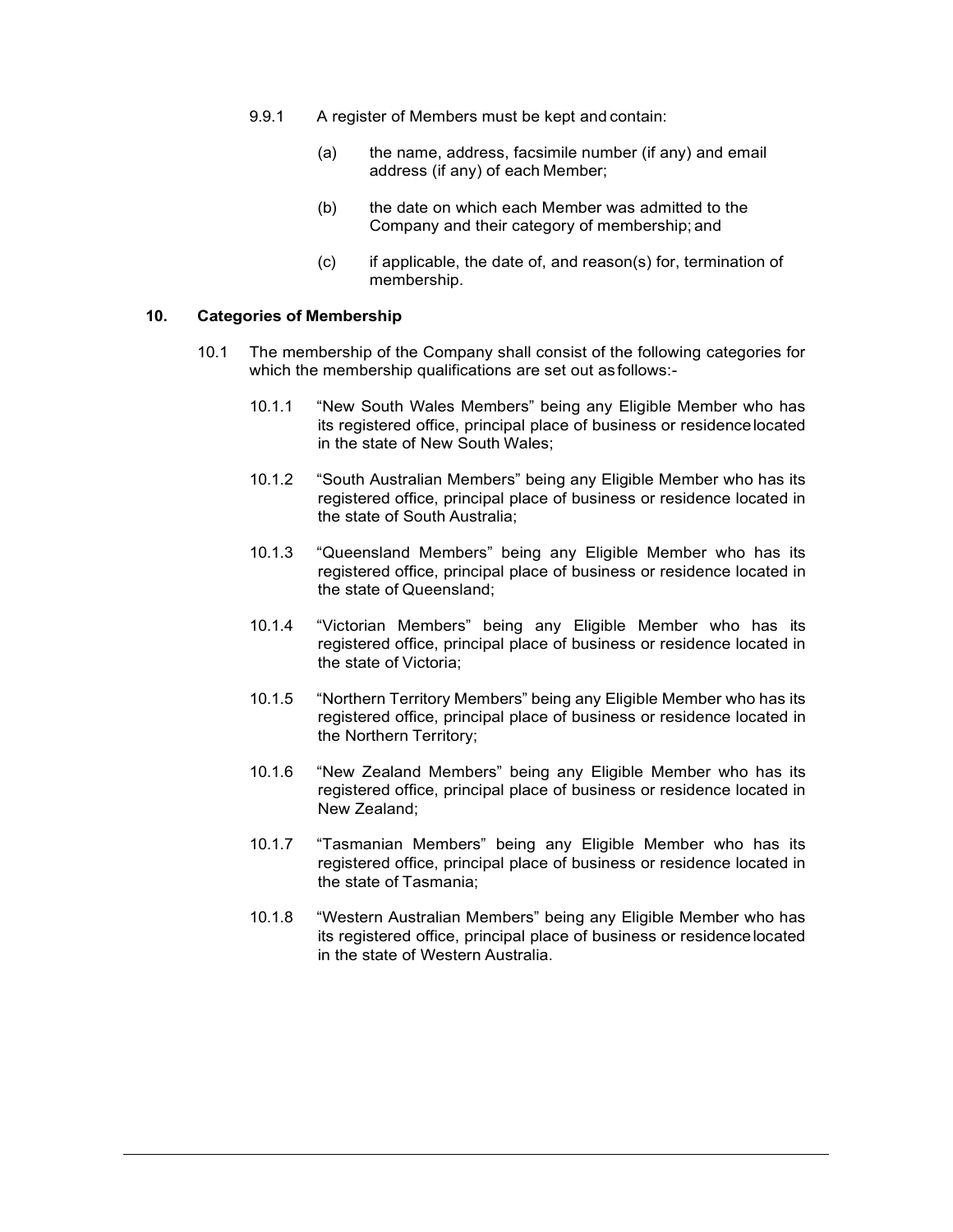10.2 Subject to the provisions of this Constitution, the Members of the Company will be allocated the following number of votes dependent on their category of membership:-

| 10.2.1 | <b>Victorian Members</b>          | 33 votes |
|--------|-----------------------------------|----------|
| 10.2.2 | New South Wales Members           | 27 votes |
| 10.2.3 | <b>Queensland Members</b>         | 13 votes |
| 10.2.4 | New Zealand Members               | 8 votes  |
| 10.2.5 | South Australian Members          | 7 votes  |
| 10.2.6 | Western Australian Members        | 8 votes  |
| 10.2.7 | Tasmanian Members                 | 3 votes  |
| 10.2.8 | <b>Northern Territory Members</b> | 1 vote   |

- 10.3 The Members by way of resolution at every 2nd Annual General Meeting commencing at the Annual General Meeting for the year 2011 may determine to alter Membership voting entitlements based upon a formula to be set by the Board that will reflect changes in industry participation in the greyhound racing industry between the States and Territories based upon but not limited to the following determinants;
	- (a) Greyhounds Named (GA)
	- (b) Number of Starters
	- (c) Total Greyhound Wagering Turnover

Members' raw voting entitlement percentages are to be considered based on a weighted average of Greyhounds Named, Number of Starters and Total Greyhound Wagering Turnover on a 30:50:20 basis for the prior two years.

Members whose raw voting entitlements are under 10% shall be rounded up to the nearest whole percent, whilst those above 10% shall be rounded to the nearest whole percent. Should the total votes be above 100%, one percent will be taken from the highest voting percentage and the then the second highest percentage, alternating until such time as a total of 100% is obtained. Every one percent of voting entitlement equates to one vote.

- 10.4 For the avoidance of doubt, where there is more than one organization in a State or Territory capable of and making claim to membership, that organization which is judged by the Board, at its sole discretion to exercise the greater statutory regulatory function will be entitled to membership.
- 10.5 Additional categories of members and their voting rights may be created from time to time by the Board.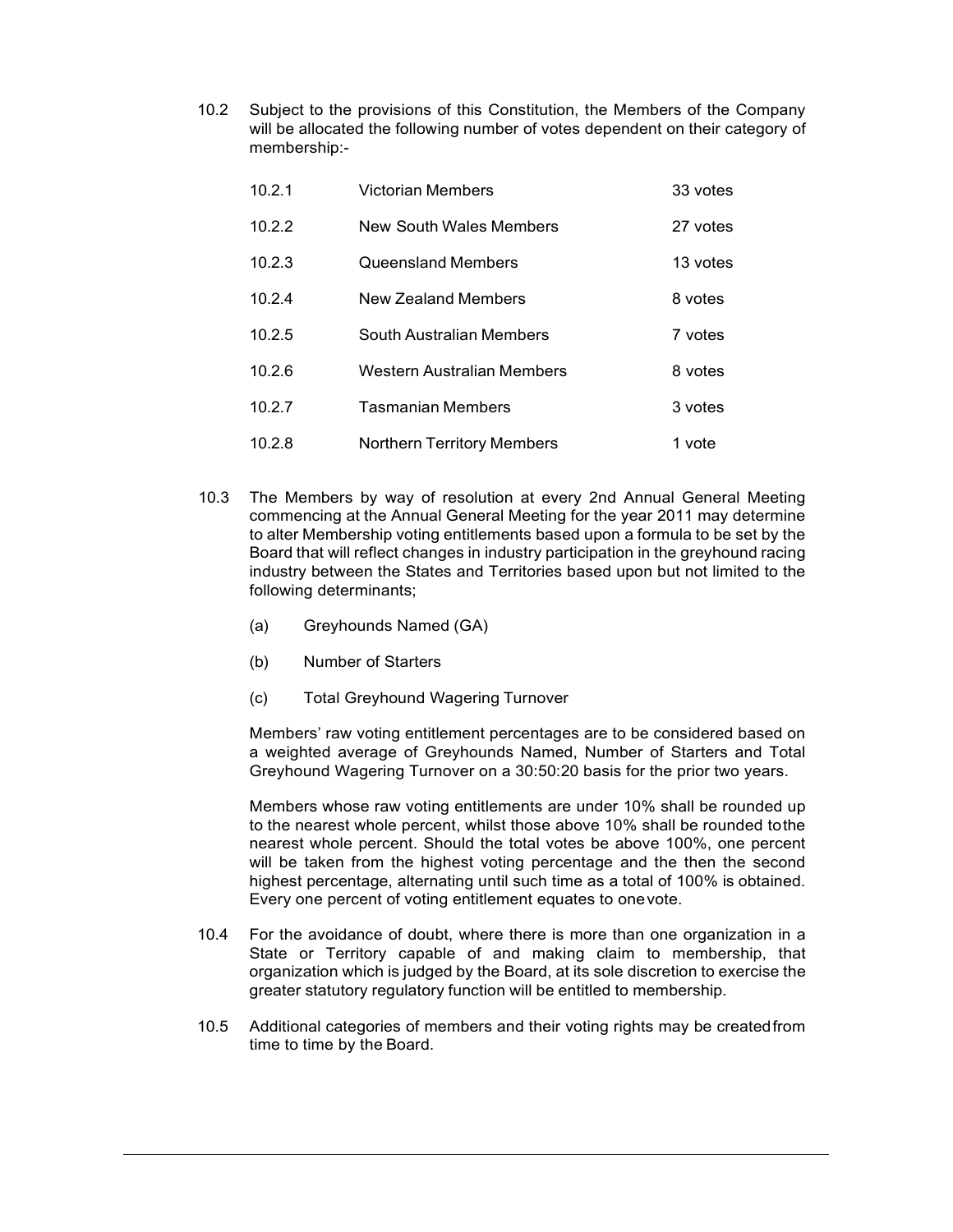# 11. Current Members

The current Members of the Company and their respective categories of membership are:-

- 11.1 Racing Queensland Limited– Queensland Member;
- 11.2 Greyhound Racing Victoria Victorian Member;
- 11.3 New Zealand Greyhound Racing Association (Inc.) New Zealand Member;
- 11.4 Northern Territory Racing Commission Northern Territory Member;
- 11.5 Racing and Wagering Western Australia Western Australian Member;
- 11.6 Greyhound Racing New South Wales New South Wales Member;
- 11.7 Tasracing Proprietary Limited– Tasmanian Member;
- 11.8 Greyhound Racing SA Limited South Australian Member.

# 12. The Chair

- 12.1 The Chair shall be appointed by the Board and shall hold office by way of a two year renewable contract at the discretion of the Board
- 12.2 The Chair shall be a non voting Chair save for an equality of votes when the Chair may elect to throw a casting vote. In the event that the Chair is unavailable to chair a meeting and a Board Member assumes the Chair, the Board Member does not have a right to throw a casting vote
- 12.3 The Chair must provide independent, impartial chairing of Members' and Directors' Meetings, perform duties delegated to him or her by the Board and perform all such other duties and functions as are required by this Constitution

#### 13. The Board

# 13.1 Membership of the Board

- 13.1.1 The Company is managed by a Board, consisting of the Directors and the Chairman.
- 13.1.2 The Company in general meeting may appoint new Directors who must be at the time of their appointment:
	- (a) the chairman of a Member; or
	- (b) the chief executive officer of a Member; or

(c) a person nominated by the chairman or the chief executive officer of a Member and currently employed by the Member or Government to oversee racing activities in the relevant State or Territory".

(d) the Chief Commissioner, Deputy Chief Commissioner or Commissioner of a Member

13.1.3 The Board may appoint a Director to fill a vacancy arising under clause 13.2, whom must meet the criteria in clause 13.1.2.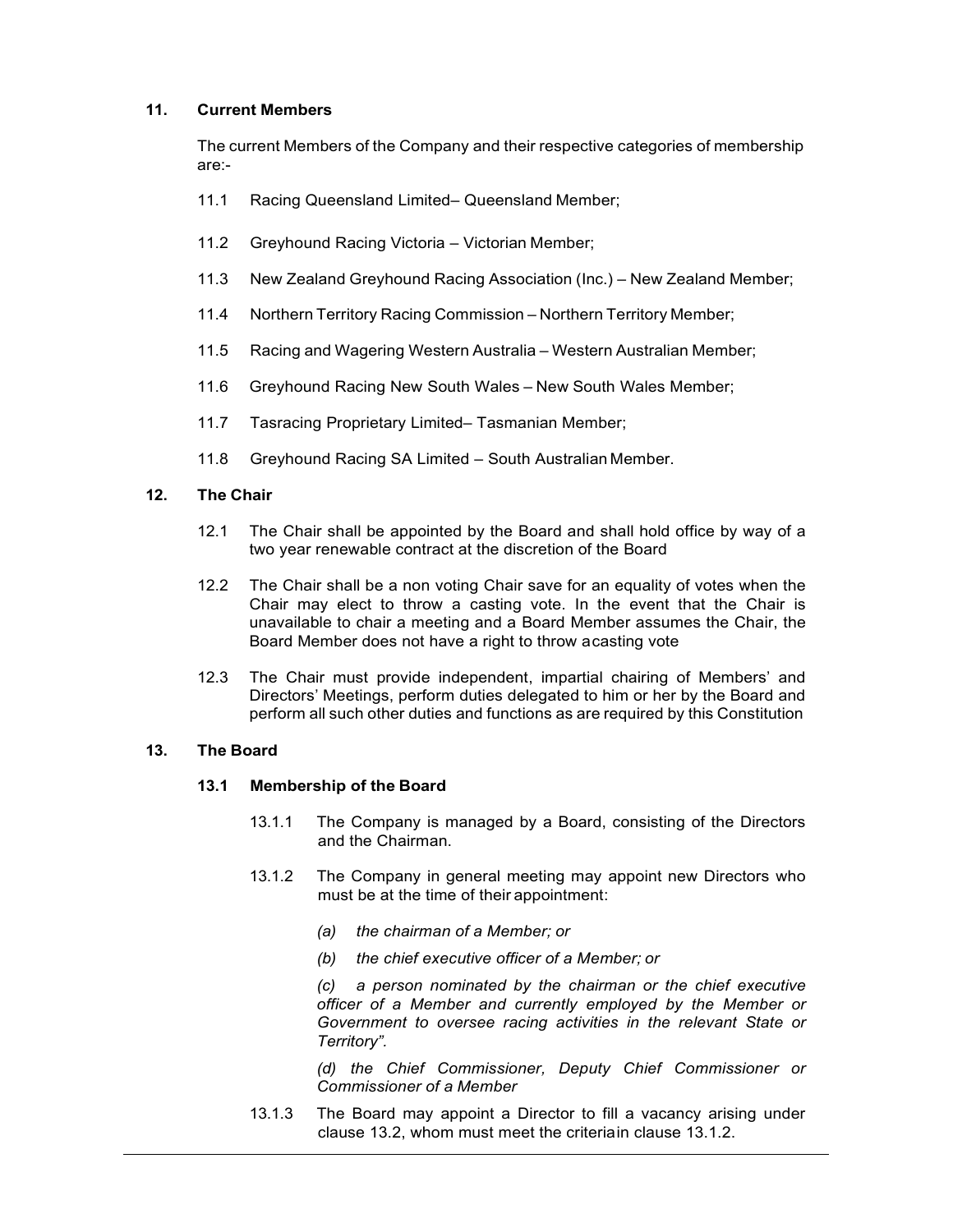# 13.2 Vacation of Office

A Director ceases to be a Director if:-

- 13.2.1 the Corporations Act so provides;
- 13.2.2 the Director resigns by notice to the Company;
- 13.2.3 the Director ceases to be the chairman or chief executive officer of a Member;
- 13.2.4 the Company in general meeting removes the Director; or
- 13.2.5 the Director becomes mentally incapable and the Director's estate or property has had a personal representative or trustee appointed to administer it.
- 13.2.6 the chairman or chief executive officer who has nominated the Director ceases to be the chairman or chief executive officer of a member.

#### 13.3 Alternate Directors

- 13.3.1 A Director may appoint an alternate for a specified period.
- 13.3.2 The appointor may terminate the alternate's appointment at any time.
- 13.3.3 An appointment or termination is effective only if:-
	- (a) it is in writing;
	- (b) the appointor signs it;
	- (c) the Company is given notice of it.
- 13.3.4 The alternate need not be a member or Director of the Company.
- 13.3.5 The alternate is entitled to notice of Board meetings.
- 13.3.6 If the appointor is not present, the alternate may:-
	- (a) attend the Board meeting, count in the quorum, speak and vote in the place of the appointor;
	- (b) exercise any other powers (except the power to appoint an alternate) that the appointor may exercise.
- 13.3.7 A person may act as an alternate for more than one Director.
- 13.3.8 If the appointor ceases to be a Director, the alternate cannot exercise the appointor's powers.
- 13.3.9 Where:-
	- (a) an appointor ceases to be a Director; and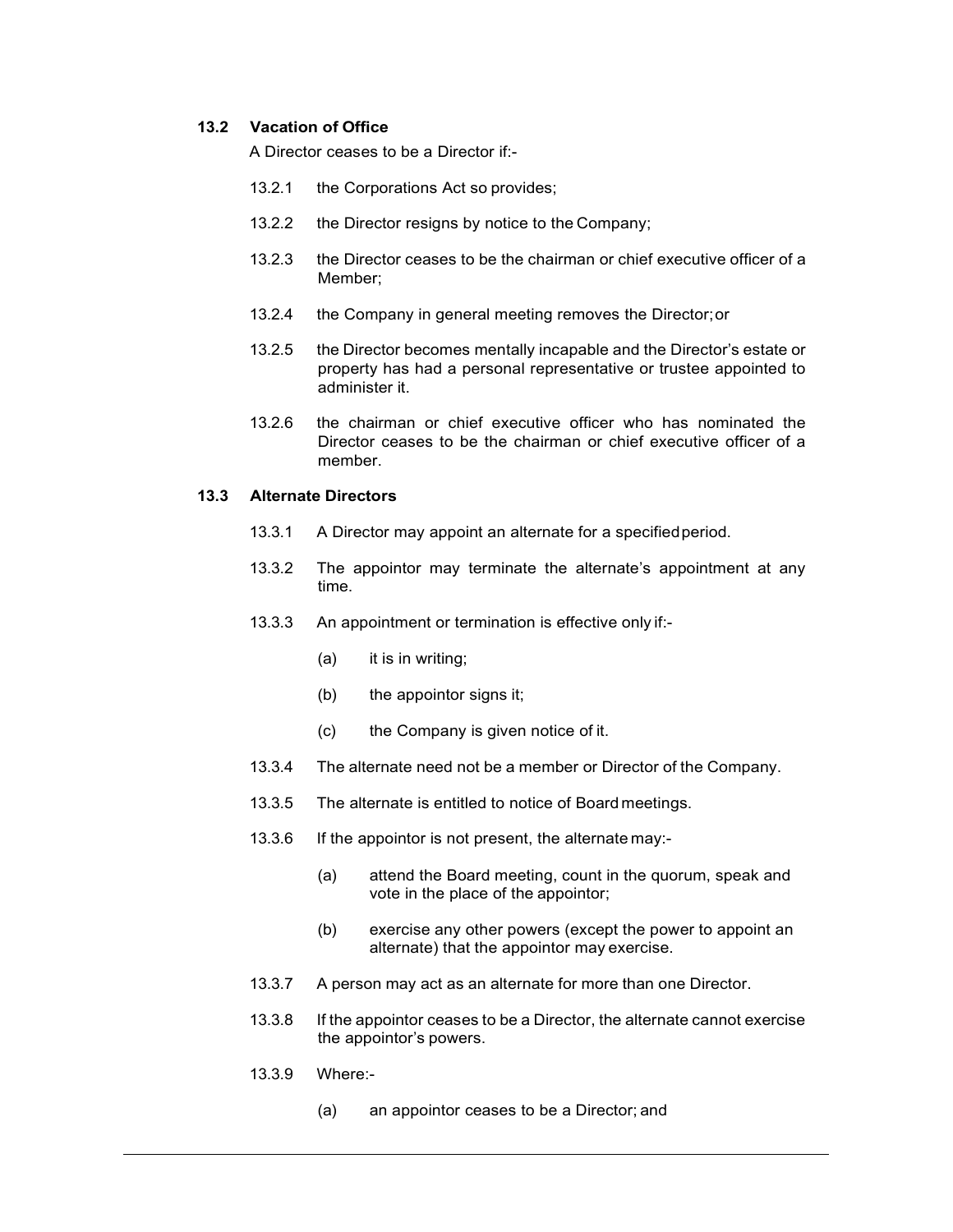(b) that appointor's alternate purports to do an act of a Director;

that act is valid in relation to a person dealing with the Company in good faith and for value and without actually knowing that the appointor has ceased to be a Director, as if the appointor had not ceased to be a Director.

- 13.3.10 The Company may pay an alternate any remuneration the Board decides.
- 13.3.11 While acting as a Director, an alternate is an officer of the Company and not the agent of the appointor.

# 13.4 Secretary

- 13.4.1 The company secretary is appointed by the Board for such term and upon such conditions as the Board thinks fit and any secretary so appointed may be removed by the Board.
- 13.4.2 Unless the Board decides otherwise, the company secretary is the chief executive officer of the Company.

#### 13.5 Powers and Duties

- 13.5.1 The affairs of the Company shall be managed and controlled by the Board which in addition to any powers and authorities conferred by these rules may exercise all such powers and do all such things as are within the objects of the Company and are not required by the Act or by these rules to be done by the Company in a General Meeting.
- 13.5.2 The Board has the management and control of the funds and other property of the Company.
- 13.5.3 The Board may exercise all the powers of the Company to borrow money and to mortgage or charge its property or any part thereof and to issue debentures and other securities whether outright or as security for any debt, liability or obligation of the Company.
- 13.5.4 All cheques, promissory notes, drafts, bills of exchange and other negotiable instruments shall be signed, drawn, accepted, endorsed or otherwise executed in accordance with Board policy.
- 13.5.5 The Board shall have authority to interpret the meaning of these rules and any other matter relating to the affairs of the Company on which these rules are silent.
- 13.5.6 The Board shall appoint a Public Officer.
- 13.5.7 The Board may delegate any of its powers (not being duties imposed on the Board by the Act or the general law) to one or more committees consisting of:-
	- (a) the Chairman or Chief Executive Officer; and
	- (b) one Board Member; and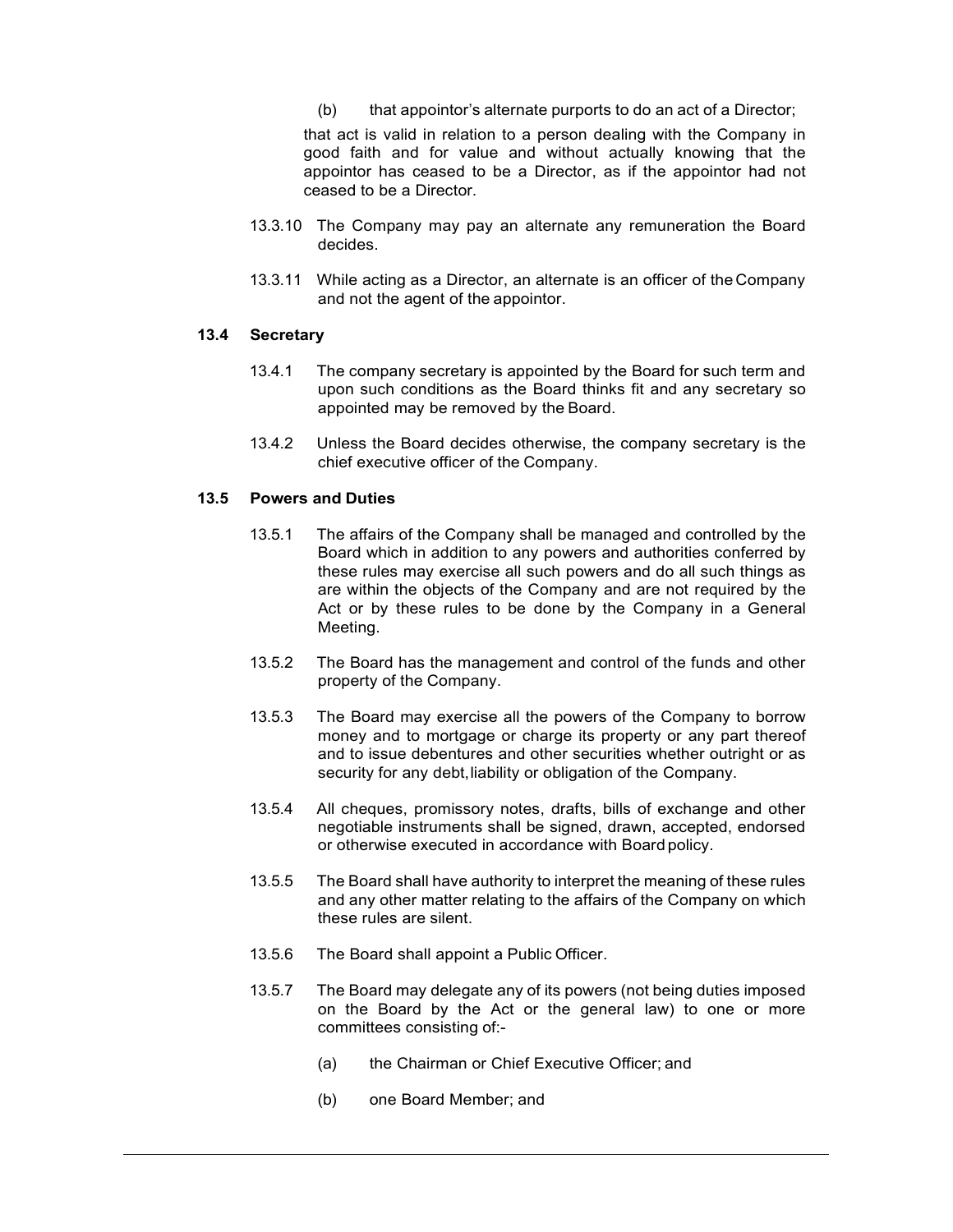(c) such other Board Member, Board Members or independent third party as it thinks fit;

and any committee so formed shall conform to any rule that may be imposed on it by the Board subject to having power to co-opt any Member or Members of the Company.

- 13.5.8 The Board may appoint one or more advisory committees consisting of such persons as the Board thinks fit. Such advisory committees shall act in an advisory capacity only. They shall confirm to any rule that may be imposed on it by the Board subject to having power to co-opt any Member or Members of the Company.
- 13.5.9 Without limitation to the Boards power to appoint more than one advisory committee the Greyhound Clubs Australia may be invited to form and provide to the Company its own committee to act in an advisory capacity.

# 13.6 Calling a meeting of the Board

- 13.6.1 Any Board Member may call a Board meeting. On the request of any Board Member, the Secretary must call a Board meeting.
- 13.6.2 Notice of a Board meeting must be given to each Board Member.
- 13.6.3 The notice must:
	- (a) specify the place, date and time of the meeting;
	- (b) state the business to be transacted; and
	- (c) be given at least 7 days before the meeting, unless all Board Members otherwise agree.
- 13.7 Non-receipt of notice of a meeting, or failure to give notice of a meeting to a Board Member, does not invalidate anything done at the meeting if:
	- 13.7.1 the Board Member gives notice to the Company that he or she waives the notice or agrees to the thing done at the meeting; or
	- 13.7.2 the Board Member attends the meeting.
- 13.8 Notice may be given to a Board Member:
	- 13.8.1 personally;
	- 13.8.2 by ordinary pre-paid post to the address in the register of Members or the last known address of the Board Member. Notice by post is deemed to be received as the time at which the letter would be delivered in the ordinary course of the post;
	- 13.8.3 by facsimile to the facsimile number in the register of Members or the last known facsimile number of the Board Member. Notice by facsimile is deemed to be received when the sending machine confirms the notice has been sent;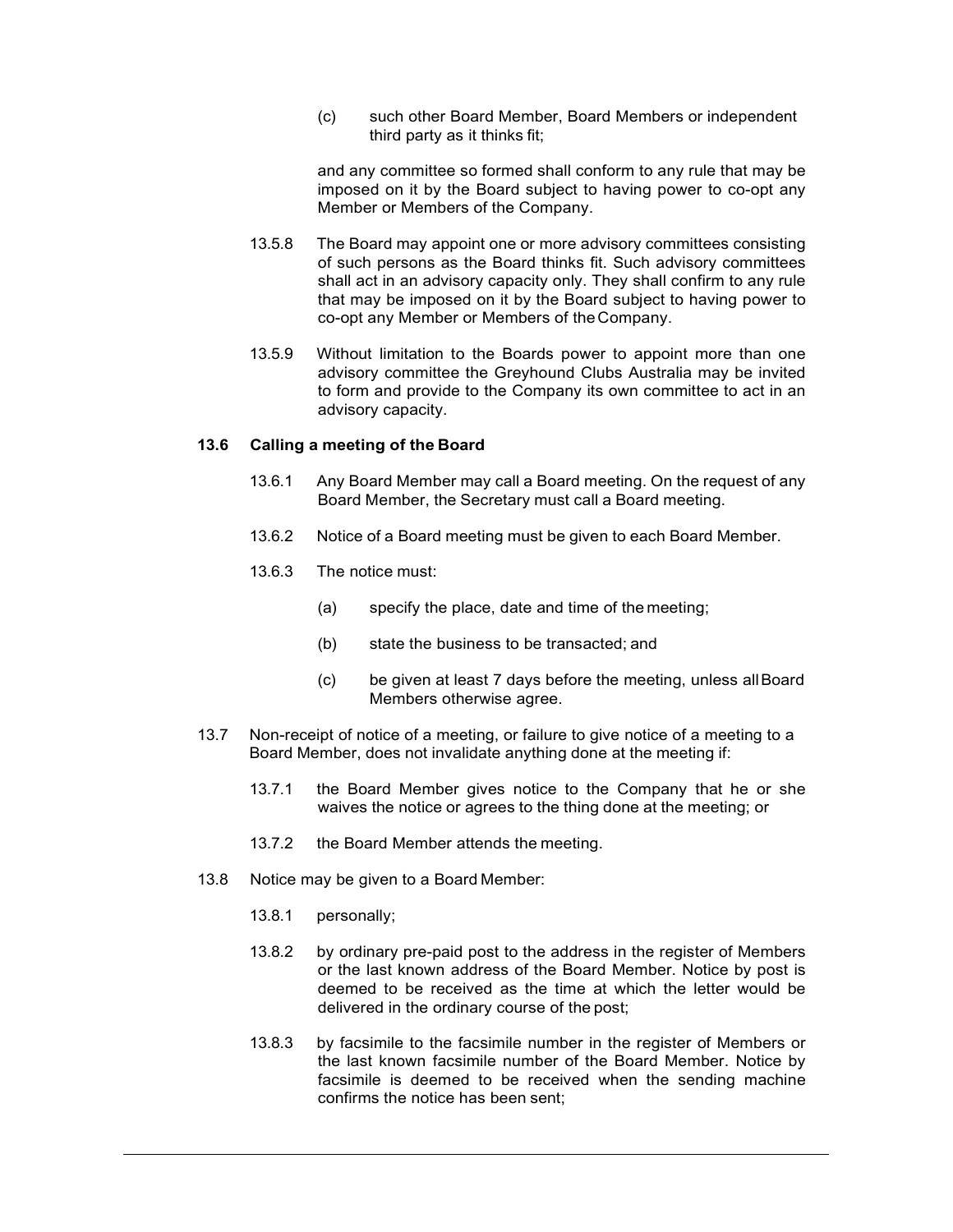13.8.4 by e-mail to the e-mail address in the register of Members or the last known e-mail address of the Board Member, if the Board Member has provided that e-mail address to the Company for the purpose of receiving notices. Notice by e-mail is deemed to be received on the day after dispatch.

## 13.9 Proceedings of a Board

- 13.9.1 The Board shall use its best endeavours to meet together for the dispatch of business at least four times per year.
- 13.9.2 The Board shall hold its meeting at such place as is determined by the Board from time to time.
- 13.9.3 The Board may hold its meeting at more than one place, provided that the technology used enables each Board member present at all places the meeting is held to clearly and simultaneously communicate with every other such Board member at all times from the commencement of the meeting to its conclusion.
- 13.9.4 The Chairman must be the chairperson at all meetings of the Board and if the Chairman is not present within 15 minutes after the time appointed for holding the meeting, the Board Members must elect from the remaining Board Members a Board Member to act as chairperson of the meeting.
- 13.9.5 No business must be conducted at a meeting of the Board unless there is a quorum present at all times during the meeting. If there are not enough Board Members in office to form a quorum, the Board may act only:
	- (a) to increase the number of Board Members to a quorum;
	- (b) to call a General Meeting; or
	- (c) in an emergency.
- 13.9.6 Questions arising at any meeting of the Board shall be decided in accordance with clause 13.10.
- 13.9.7 A quorum for a meeting of the Board shall be at least half of the Members of the Company or such greater number as may be fixed by the Board.
- 13.9.8 All acts done by any meeting of the Board shall notwithstanding that it is afterwards discovered that there was some defect in the appointment of any such Board Member or person acting as aforesaid or that they or any of them were disqualified be as valid as if every such person had been duly appointed and was qualified to be a Board Member.
- 13.9.9 A resolution in writing signed by all the Board Members for the time being shall be as valid and effectual as if it had been passed at a meeting of the Board duly convened and held. Any such resolution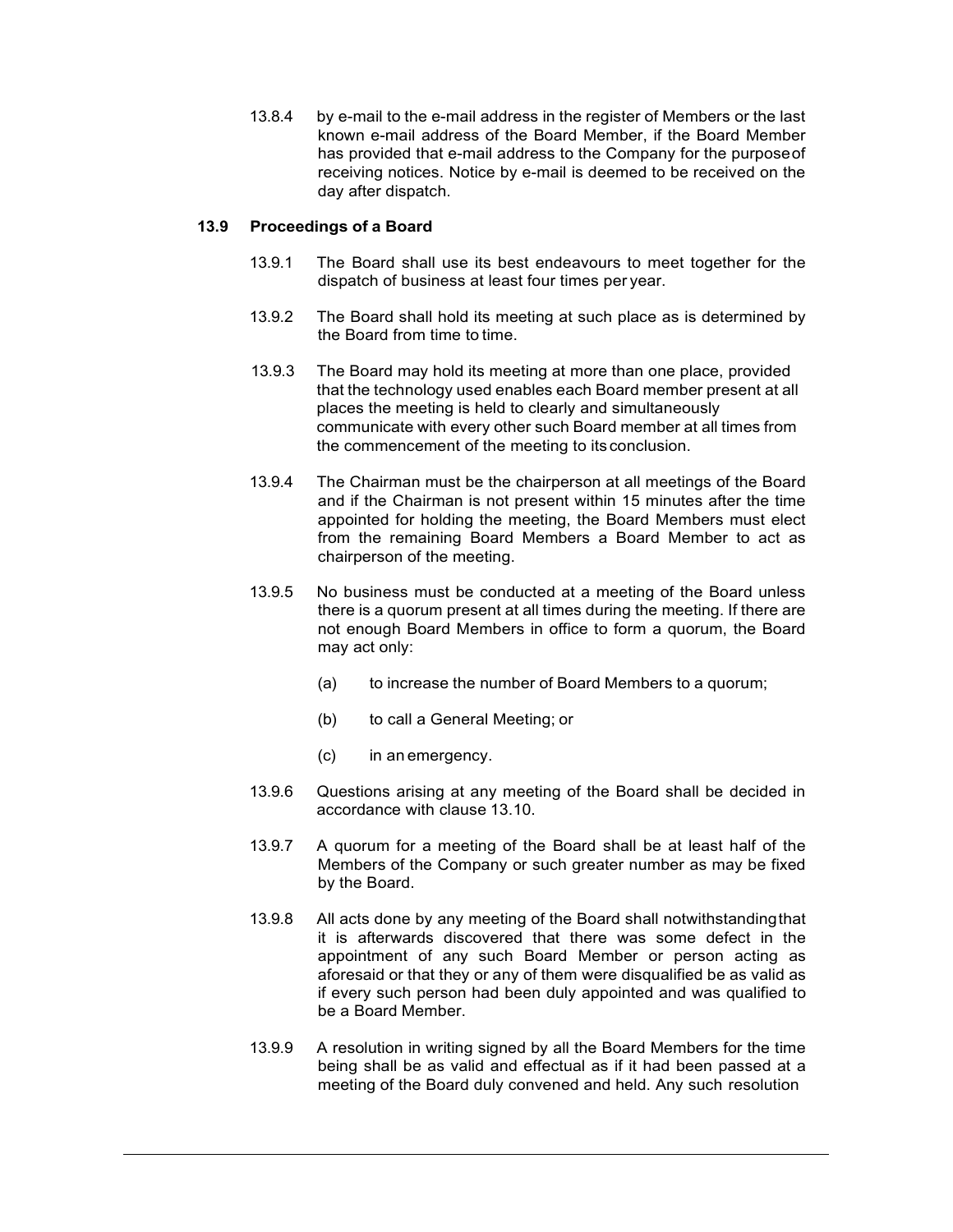may consist of several documents in like form each signed by one or more Board Member.

# 13.10 Voting at Board Meetings

- 13.10.1 A question for decision at a Board Meeting must be determined by a Defined Director's Majority. Votes must be cast in person by each Director in accordance with clause 13.10.3.
- 13.10.2 In the case of an equality of votes the Chairman shall be entitled to a casting vote save for where a Board Member has assumed the Chair, the Board Member shall retain their voting rights and shall not be entitled to a casting vote.
- 13.10.3 Subject to the provisions of this Constitution, the Directors of the Company will be allocated the following number of votes: -

| (a) Victorian Member          | 33 votes: |
|-------------------------------|-----------|
| (b) New South Wales Member    | 27 votes: |
| (c) Queensland Member         | 13 votes: |
| (d) New Zealand Member        | 8 votes:  |
| (e) South Australian Member   | 7 votes:  |
| (f) Western Australian Member | 8 votes:  |
| (g) Tasmanian Member          | 3 votes:  |
| (h) Northern Territory Member | 1 vote:   |

- 13.10.4 The votes allocated to Directors will alter in accordance with a reallocation of voting rights to Members as provided for in Clause 10.3
- 13.10.5 A Compulsive Resolution shall require a minimum of 66% of the votes cast

#### 13.11 Poll at Board Meetings

- 13.11.1 The poll must be conducted in a manner specified by the person presiding and the result of the poll is the resolution of the meeting on that question.
- 13.11.2 A poll on a question of adjournment must be taken immediately, but any other poll may be conducted at any time before the close of the meeting.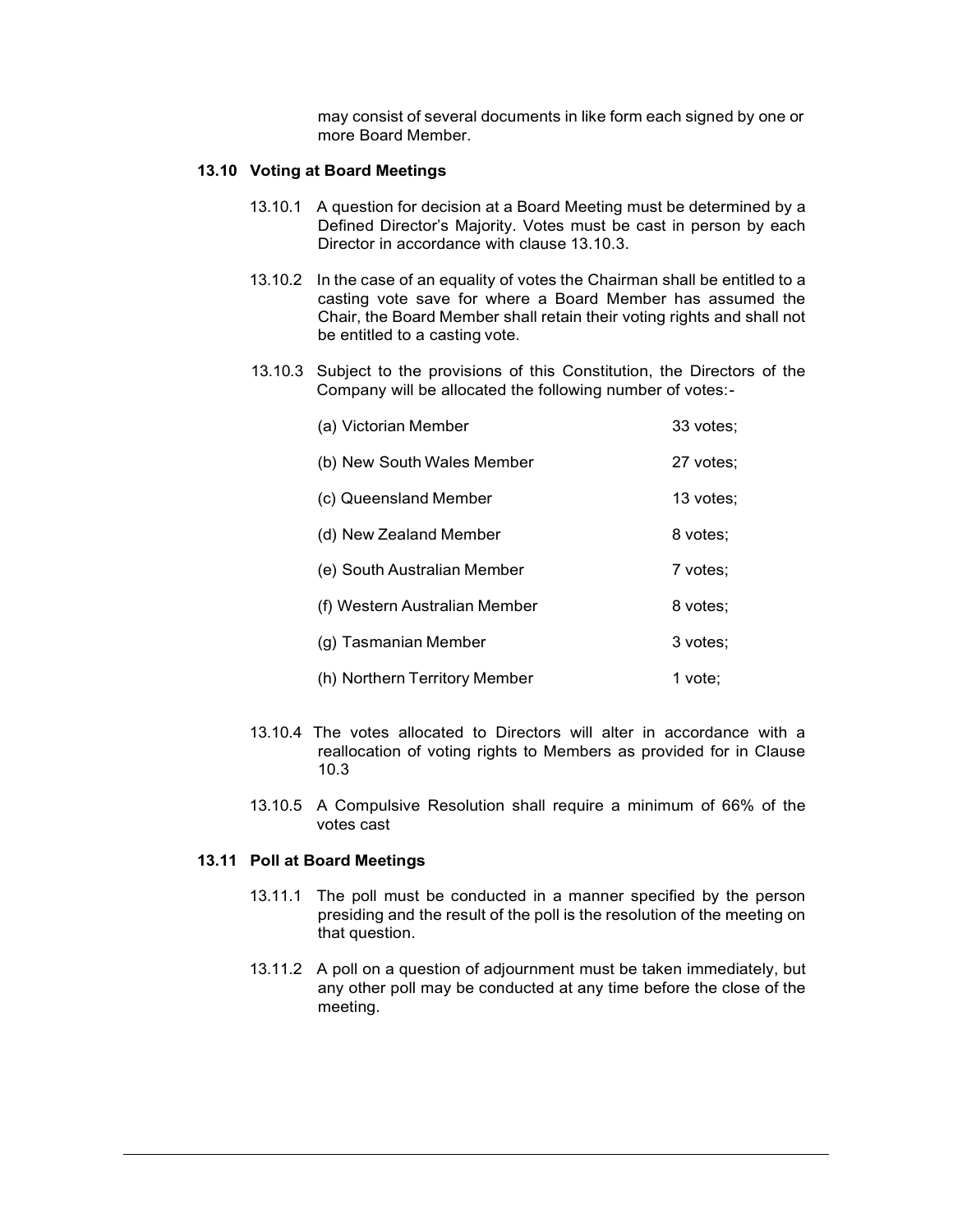# 13.12 Disclosure of interest

A Board Member having a direct or indirect pecuniary interest in a contract or proposed contract with the Company must disclose the nature and extent of that interest to the Board as required by the Act, and shall not vote with respect to that contract or proposed contract but may take part in deliberation of that contract. The Board Member must disclose the nature and extent of his or her interest in the contract at the next annual General Meeting of the Company.

# 13.13 Meetings Not Public

Meetings of the Board are to be conducted in private, but the Board may determine that part of the meeting be open to the press or other observers. The Board may appoint a person other than a Board Member to attend Board Meetings.

# 14. General Meetings

# 14.1 Annual General Meetings

- 14.1.1 The Board shall call an Annual General Meeting in accordance with the Act and these rules.
- 14.1.2 The Annual General Meeting of the Company shall be held within 5 months after the end of its financial year.
- 14.1.3 The order of the business at the meeting shall be:
	- (a) the confirmation of the minutes of the previous Annual General Meeting and of any special General Meeting held since that meeting;
	- (b) the consideration of the accounts and reports of the Board and the auditor's report (if auditor's report is required);
	- (c) the appointment of auditors (if required);
	- (d) any other business requiring consideration by the Company in General Meeting.

#### 14.2 Notice of General Meetings

- 14.2.1 Subject to 14.2.3, at least 21 days notice of any General Meeting shall be given to Members. The notice shall set out where and when the meeting will be held, and particulars of the nature and order of the business to be transacted at the meeting.
- 14.2.2 Notice of a meeting at which a Special Resolution is to be proposed shall be given at least 28 days prior to the date of the meeting.
- 14.2.3 A notice may be given by the Company to any Member:
	- (a) personally;
	- (b) by ordinary pre-paid post to the address in the register of Members or the last known address of the Board Member.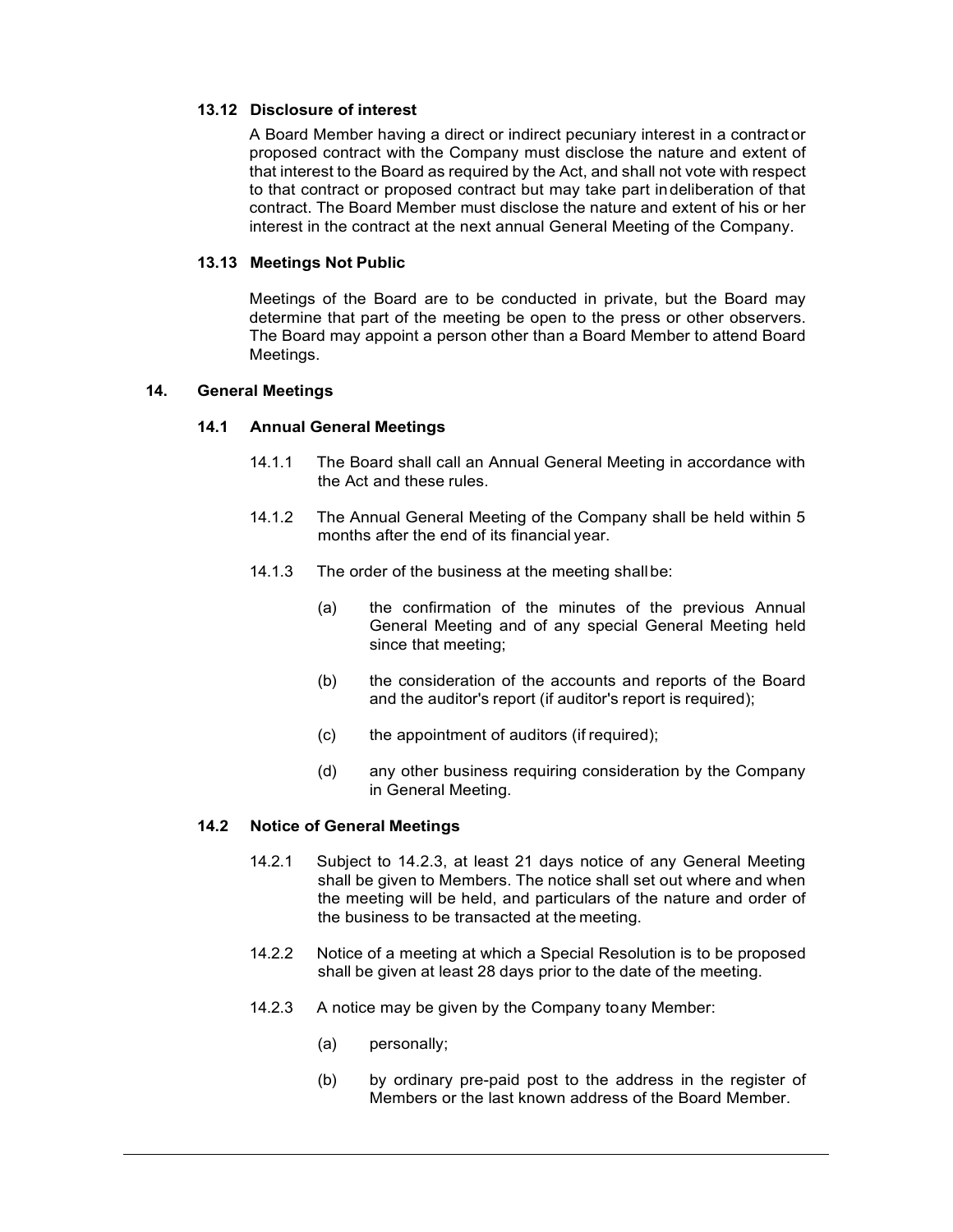Service is effected by properly addressing, prepaying and posting a letter or packet containing the notice and notice is deemed to be received as the time at which the letter would be delivered in the ordinary course of the post;

- (c) by facsimile to the facsimile number in the register of Members or the last known facsimile number of the Board Member. Notice by facsimile is deemed to be received when the sending machine confirms the notice has been sent;
- (d) by e-mail to the e-mail address in the register of Members or the last known e-mail address of the Board Member, if the Board Member has provided that e-mail address to the Company for the purpose of receiving notices. Notice by email is deemed to be received on the day after dispatch.

#### 14.3 Proceedings at General Meetings

- 14.3.1 At least half of all Members of the Company, represented personally or by proxy shall constitute a quorum for the transaction of business at any General Meeting.
- 14.3.2 If within 30 minutes after the time appointed for the meeting a quorum of Members is not present, a meeting convened upon the requisition of Members shall lapse. In any other case, the meeting shall stand adjourned to the same day in the next week, at the same time and place and if at such adjourned meeting a quorum is not present within 30 minutes of the time appointed for the meeting the Members present (being not less than 3) shall form a quorum.
- 14.3.3 Subject to 14.4.4, the Chairman shall preside as chairperson at a General Meeting of the Company.
- 14.3.4 The Chairman must be the chairperson at all General Meetings and if the Chairman is not present within 15 minutes after the time appointed for holding the meeting, the Members must elect from the remaining Members a Member to act as chairperson of the meeting.
- 14.3.5 The chairperson of the General Meeting may with the consent of any meeting at which a quorum is present (and shall if so directed by the meeting) adjourn the meeting from time to time and from place to place but no business shall be transacted at any adjourned meeting other than the business left unfinished at the meeting from which the adjournment took place. When a meeting is adjourned for thirty days or more, notice of the adjourned meeting shall be given as in the case of an original meeting. Save as aforesaid it shall not be necessary to give any notice of an adjournment or of the business to be transacted at an adjourned meeting.

#### 14.4 Voting at General Meetings

14.4.1 A question for decision at a General Meeting must be determined by a Defined Members Majority. Votes must be cast by one delegate of each Member in person or, where proxies are allowed, by proxy, at that meeting.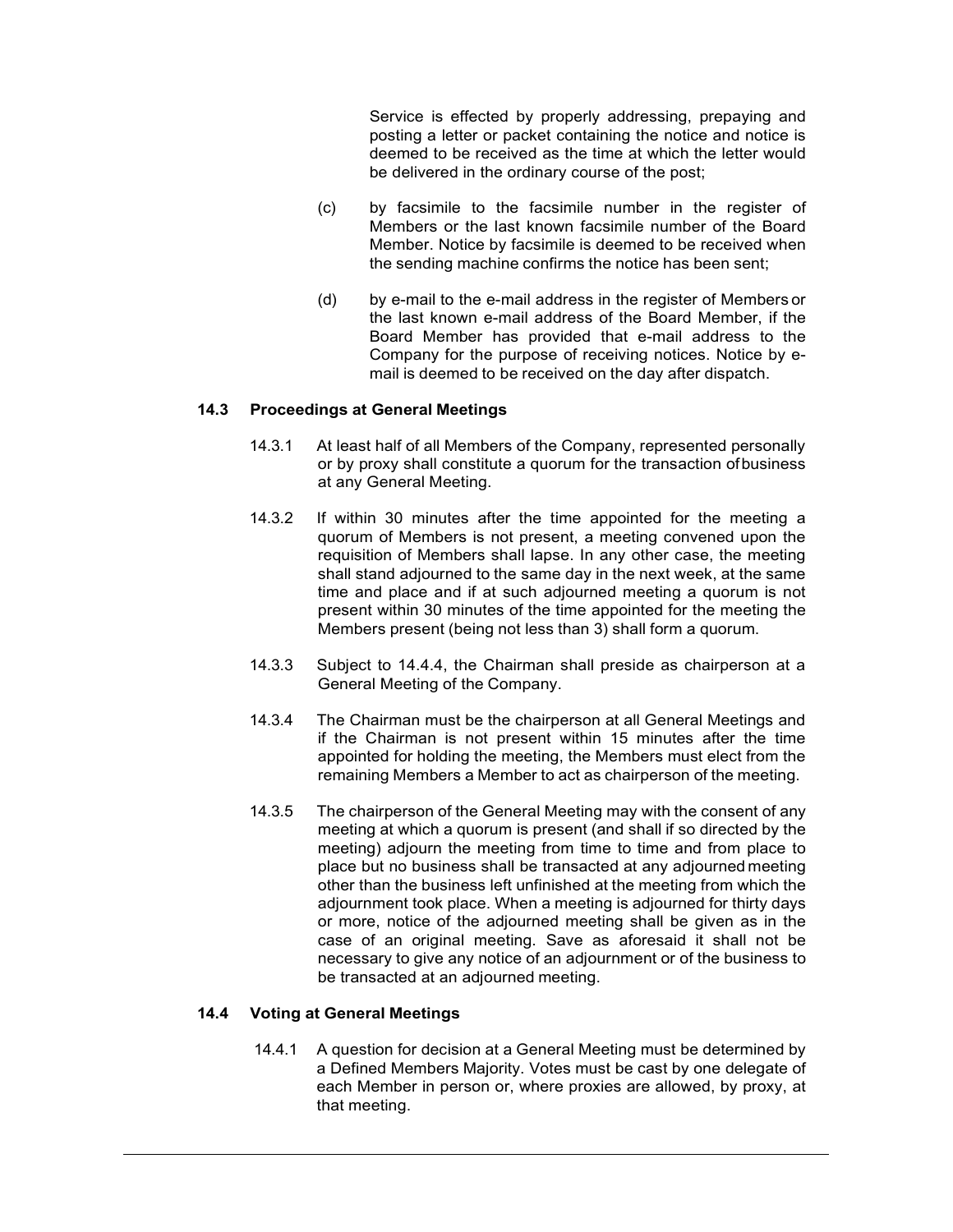14.4.2 In the case of an equality of votes the decision in issue must be revisited at the next General Meeting. In the event, for whatever reason, that a Member has assumed the Chair the Member shall cast its votes in the ordinary course.

#### 14.5 Poll at General Meetings

- 14.5.1 A poll must be conducted in a manner specified by the person presiding and the result of the poll is the resolution of the meeting on that question.
- 14.5.2 A poll for the election of a person presiding or on a question of adjournment must be taken immediately, but any other poll may be conducted at any time before the close of the meeting.

#### 14.6 Special and ordinary resolutions

- 14.6.1 A Special Resolution is a Special Resolution as defined in the Act.
- 14.6.2 An Ordinary Resolution is a resolution passed by a Defined Members Majority at a General Meeting.

#### 14.7 Proxies

- 14.7.1 A Member may appoint a Proxy to vote on its behalf.
- 14.7.2 A Proxy may but need not be a Member of the Company.
- 14.7.3 An appointment of a Proxy is valid if it is in writing and signed by a representative of the Member and it is in a common or usual form containing the following information:
	- (a) the Member's name and address;
	- (b) the Company's name;
	- (c) the Proxy's name or the name of the office held by the Proxy; and
	- (d) the meetings at which the appointment may be used.
- 14.7.4 The Board may decide to accept a Proxy even if it contains only some of the required information.
- 14.7.5 The instrument appointing a Proxy shall be deposited at the principal office of the Company or at such other place within the State as specified for the purpose not less than 48 hours before the time for holding the meeting or adjourned meeting at which the person named in the instrument proposes to vote or in the case of a poll not less than 24 hours before the time appointed for the taking of the poll and in default the instrument of proxy shall not be treated as valid.
- 14.7.6 Unless otherwise specified in the appointment, the Proxy may: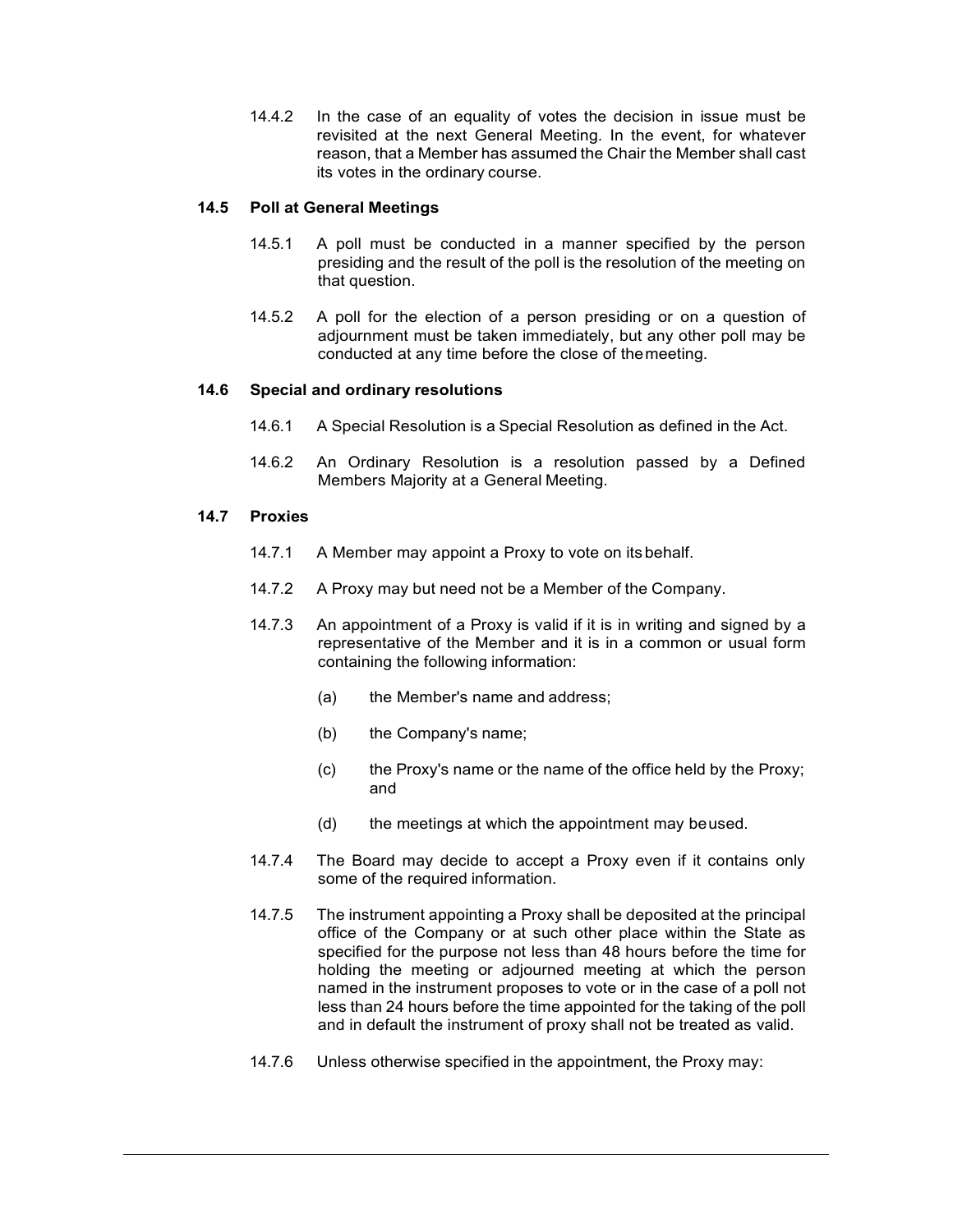- (a) even if the appointment directs how to vote on a particular resolution, vote on an amendment to the particular resolution, a motion not to put the particular resolution or any similar motion;
- (b) vote on a procedural motion, including a motion to elect the chairperson, to vacate the chair or adjourn the meeting;
- (c) speak at the meeting;
- (d) vote (but only to the extent allowed by the appointment);
- (e) request or join in a request for a poll.
- 14.7.7 If a person represents 2 or more Members, that person has only one vote on a show of hands, but on a poll every Member present in person or by Proxy shall have one vote in accordance with the Member's vote entitlement.
- 14.7.8 A vote given in accordance with the terms of an instrument of proxy shall be valid notwithstanding the previous death or unsoundness of mind of the principal or revocation of the instrument or of the writing of such death, unsoundness of mind or revocation as aforesaid has been received by the Company at its principal office before the commencement of the meeting or adjourned meeting at which the instrument is used.

#### 15. Minutes

- 15.1 The Board shall cause minutes to be made:
	- 15.1.1 of all appointments of officers and servants;
	- 15.1.2 of all appointments of alternates;
	- 15.1.3 of names of Board members present at all meetings of the Company and of the Board; and
	- 15.1.4 of all proceedings at all meetings of the Company and of the Board.
- 15.2 Minutes must be signed by the Chairman of the meeting or by the Chairman of the next meeting of the relevant body and if so signed are as between the members conclusive evidence of the matters stated in such minutes.

#### 16. Dispute Resolution

- 16.1 The dispute resolution procedure set out in this rule applies to disputes under these Rules between:
	- 16.1.1 a Member and another Member;
	- 16.1.2 a Member and the Company; and
	- 16.1.3 a Board Member and the Board.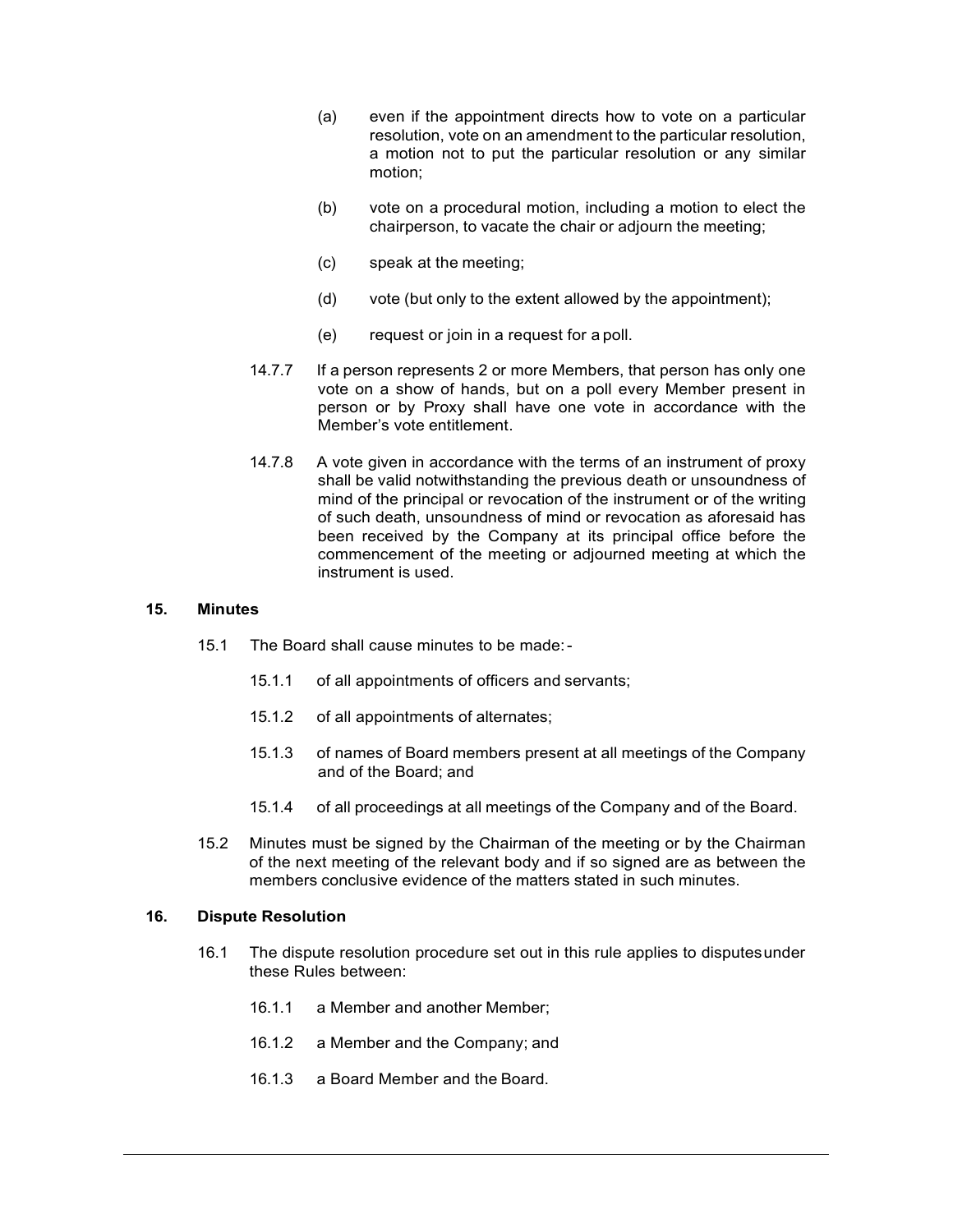- 16.2 The parties to the dispute must meet and discuss the matter in dispute, and, if possible, resolve the dispute within 14 days after the dispute comes to the attention of the parties.
- 16.3 If the parties are unable to resolve the dispute at the meeting the parties may choose to meet and discuss the dispute before an independent third person agreed to by the parties.
- 16.4 If the dispute relates to a decision of the Company or the Board which the Member or Members will be unable to abide by due to that Member's statutory obligations, contractual obligations, rules or constitution the issue in dispute must be referred back to the Board and resolved in a manner that does not prejudice the obligations and interests of the Member/s concerned.
- 16.5 In this rule "Member" includes any person who was a Member not more than 6 months before the dispute occurred.

# 17. Financial Reporting

## 17.1 Financial Year

The financial year of the Company shall be the period of 12 months commencing on 1 July and ending on 30 June of each year.

# 17.2 Accounts to be kept

The Company shall keep and retain such accounting records as are necessary to correctly record and explain the financial transactions and financial position of the Company in accordance with the Act.

#### 17.3 Accounts and Reports to be laid before Members

The Company shall lay before the Members at the annual General Meeting, the accounts, together with the auditor's report on the accounts, the Director's Report, the Director's Declaration and any other statutory reports required under the Act.

#### 17.4 Audit

At least once in every year the accounts of the Company shall be examined and correctness of the working account and balance sheet ascertained by the Auditor who shall be a registered company auditor. The Auditor shall continue as such (without need for reappointment) unless replaced in accordance with the Corporations Legislation and the Australian Securities and Investments Commission guidelines at an Annual General Meeting.

# 18. Rules

These rules may be altered (including an alteration to the Company's name) in accordance with the Act.

The rules shall bind the Company and every Member to the same extent as if they have respectively signed and sealed them, and agreed to be bound by all of the provisions thereof.